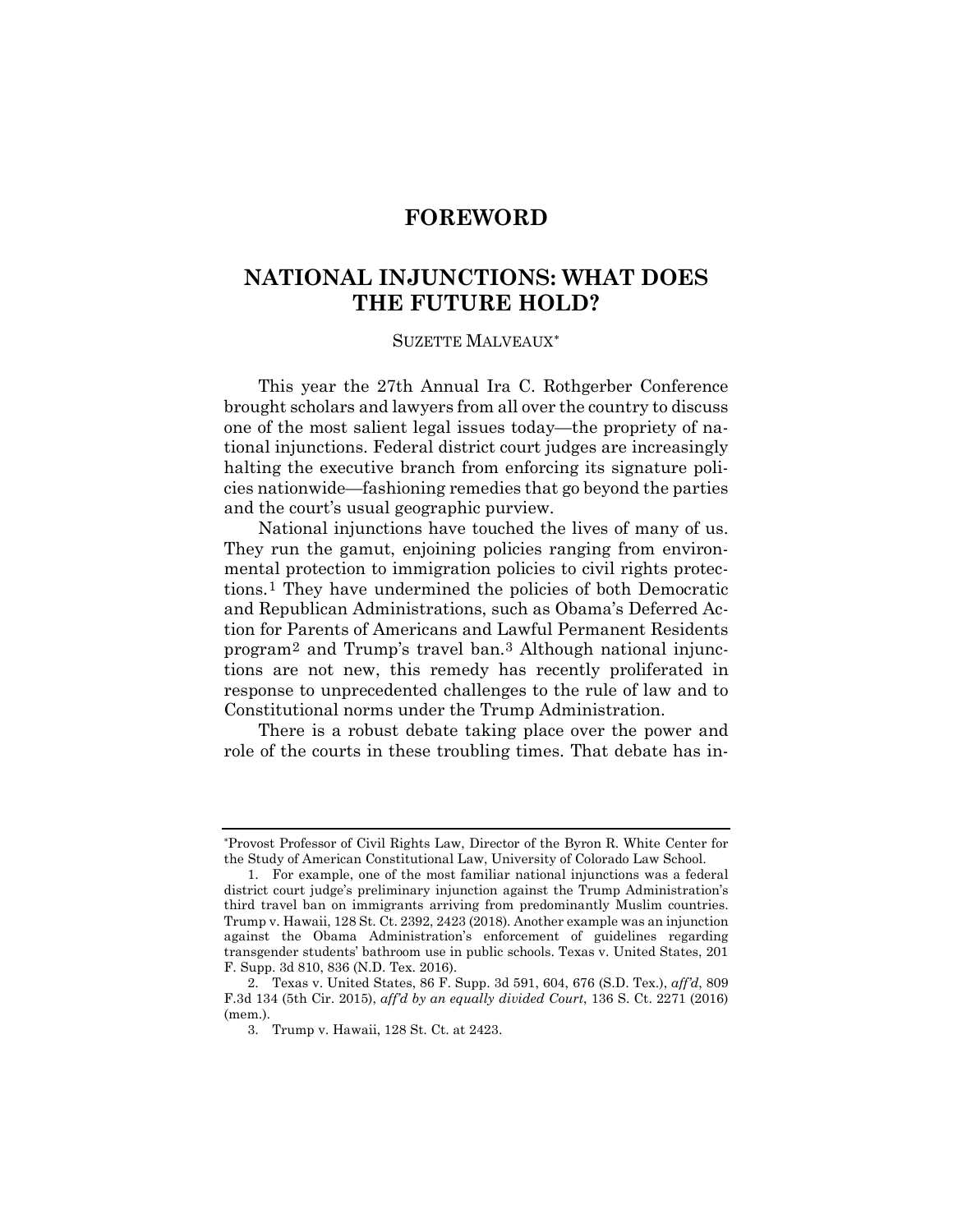<span id="page-1-0"></span>cluded academics, practitioners, politicians, and judges.[4](#page-1-1) The Justice Department, President, and Supreme Court Justices have even weighed in.<sup>[5](#page-1-2)</sup> Thus, it seemed only fitting for the Byron R. White Center for the Study of American Constitutional Law to host some of the top thought leaders on the subject here at the University of Colorado to continue that conversation.

With our own Attorney General, Phil Weiser, providing key remarks and almost a dozen scholars and lawyers presenting their works on the future of national injunctions, the *University of Colorado Law Review* is proud to bring you this symposium issue. Following is a glimpse into the diverse views and inspiring work to which we were exposed that day. I hope it whets your appetite to keep reading and thinking about this critical and timely constitutional issue.

#### PANEL I: COURT AUTHORITY AND POLICY CONSIDERATIONS

The first panel started with the threshold question of whether Article III and traditional equity limit the federal courts' ability to issue national injunctions. Having answered that question in the affirmative, our opening panelists explored the policy implications of calls for an outright prohibition of national injunctions, recommended limiting principles to guide

<span id="page-1-1"></span><sup>4</sup>*. See, e.g.*, *id.* at 2425–28 (Thomas, J., concurring); Spencer E. Amdur & David Hausman, Response, *Nationwide Injunctions and Nationwide Harm*, 131 HARV. L. REV. F. 49 (2017); Samuel L. Bray, *Multiple Chancellors: Reforming the National Injunction*, 131 HARV. L. REV. 417 (2017); Amanda Frost, *In Defense of Nationwide Injunctions*, 93 N.Y.U. L. REV. 1065 (2018); Zachary D. Clopton, *National Injunctions and Preclusion*, 118 MICH. L. REV. 1 (2019); Suzette M. Malveaux, *Class Actions, Civil Rights, and the National Injunction*, 131 HARV. L. REV. F. 56 (2017); Michael T. Morley, *Nationwide Injunctions, Rule 23(B)(2), and the Remedial Powers of the Lower Courts*, 97 B.U. L. REV. 615 (2017); Mila Sohoni, *The Lost History of the "Universal" Injunction*, 133 HARV. L. REV. 920 (2020); Alan M. Trammell, *Demystifying Nationwide Injunctions*, 98 TEX. L. REV. 67 (2018); Howard M. Wasserman, *"Nationwide" Injunctions are Really "Universal" Injunctions and They Are Never Appropriate*, 22 LEWIS & CLARK L. REV. 335 (2018); Memorandum from Jefferson B. Sessions III, Att'y Gen., to Heads of Civil Litigating Components U.S. Att'ys, Litigation Guidelines for Cases Presenting the Possibility of Nationwide Injunctions (Sept. 13, 2018), https://www.justice.gov/opa/pressrelease/file/1093881/download [hereinafter Sessions Memorandum on Nationwide Injunctions] [https://perma.cc/B64W-EQHH].

<span id="page-1-2"></span><sup>5</sup>*. See, e.g.*, Trump v. Hawaii, 138 S. Ct. at 2425–28 (2018) (Thomas, J., concurring); Sessions Memorandum on Nationwide Injunctions, *supra* note [4;](#page-1-0) *Statement on Sanctuary Cities*, WHITE HOUSE (Apr. 25, 2017), https:// www.whitehouse.gov/briefings-statements/statement-sanctuary-cities-ruling/ [https://perma.cc/W5LJ-F3XA].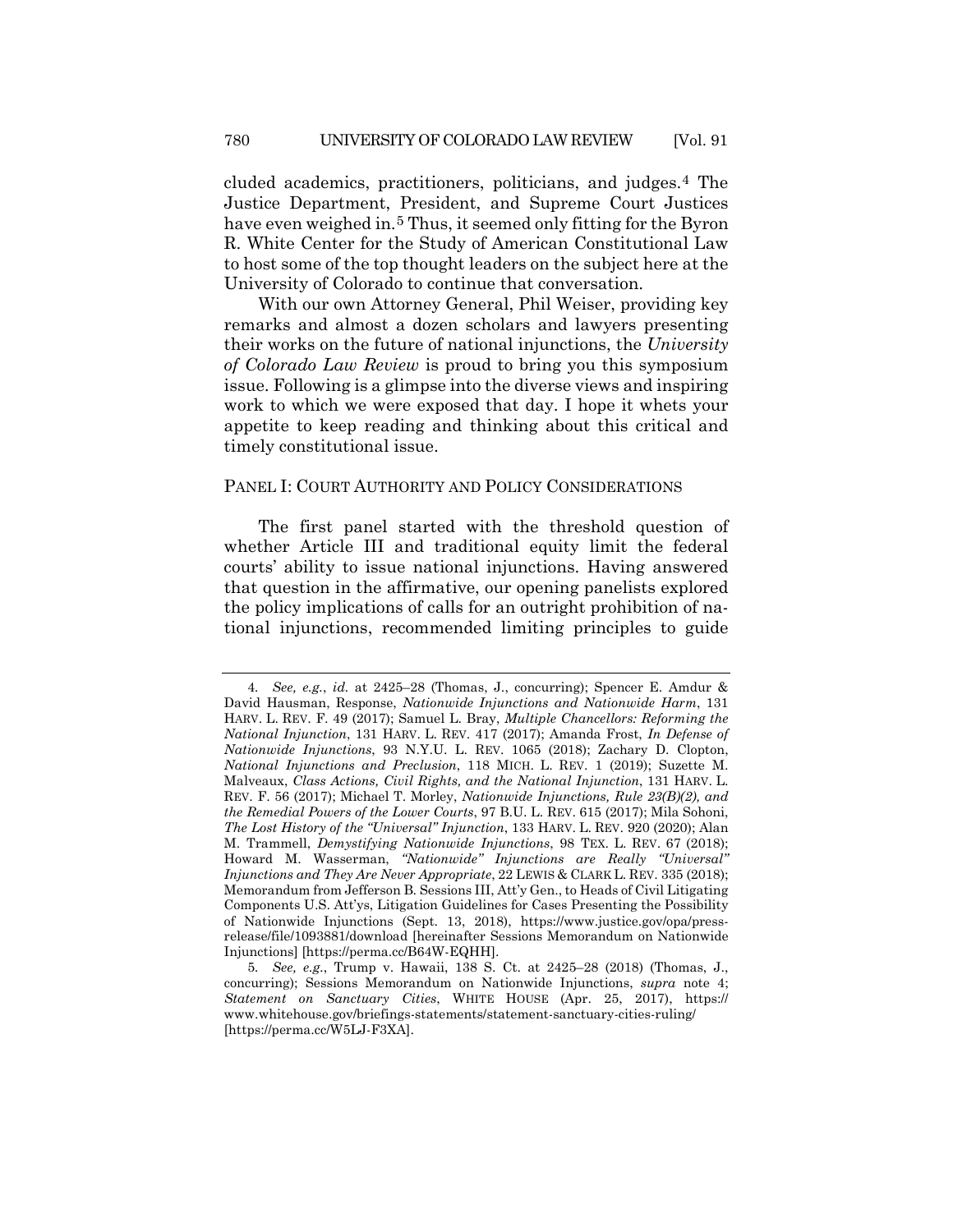court discretion when selecting this remedy, and situated the spike in national injunctions in a larger political context to better explain the remedy's role.

As an initial matter, Professor Alan Trammell debunks the notion that national injunctions are not authorized by Article III of the Constitution.[6](#page-2-0) He contends that critics have it wrong: while plaintiffs must prove standing as it pertains to injury and remedy, once this constitutional hurdle is cleared, their job is done. The standing inquiry ends and the proper scope of the remedy begins. Trammell rejects the contention that judicial power is equivalent to dispute resolution between parties; quite the contrary, Article III does not require such a cramped interpretation of court authority. Consequently, court judgments may bind nonparties.

After putting this initial constitutional matter to bed, Trammell demonstrates how national injunctions (whether a relatively modern phenomenon or a traditional practice) have emerged as part of a larger reordering of the relationship between citizens and government. Far from being an aberration, this powerful remedy is an outgrowth of a larger reconceptualization and expansion of the federal courts' role in vindicating substantive rights. The development of the modern class-action device to curb desegregation, the modern interpretation of section 1983 to hold government actors accountable for constitutional civil rights violations, and the nascent structural reform injunctions of the 1960s signal that the growth of national injunctions is part and parcel of a larger societal phenomenon. While Trammell acknowledges the challenges national injunctions impose, he strongly objects to the constitutional argument against them, concluding that "manufacturing a constitutional home for the objections to nationwide injunctions distorts and impoverishes Article III."[7](#page-2-1)

Professor Doug Rendleman supports the notion that federal judges are empowered to issue national injunctions, relying on traditional equity as a source of that power in addition to the Constitution.[8](#page-2-2) He contends that equitable jurisdiction fuels

<span id="page-2-0"></span><sup>6.</sup> Alan Trammell, Assistant Prof. of Law, Univ. of Ark. Sch. of Law, Rothgerber Conference (Apr. 5, 2019).

<span id="page-2-1"></span><sup>7.</sup> Alan M. Trammell, *The Constitutionality of Nationwide Injunctions*, 91 U. COLO. L. REV. 975, 978 (2020).

<span id="page-2-2"></span><sup>8.</sup> Doug Rendleman, Prof. of Law, Wash. & Lee Univ. Sch. of Law, Rothgerber Conference (Apr. 5, 2019).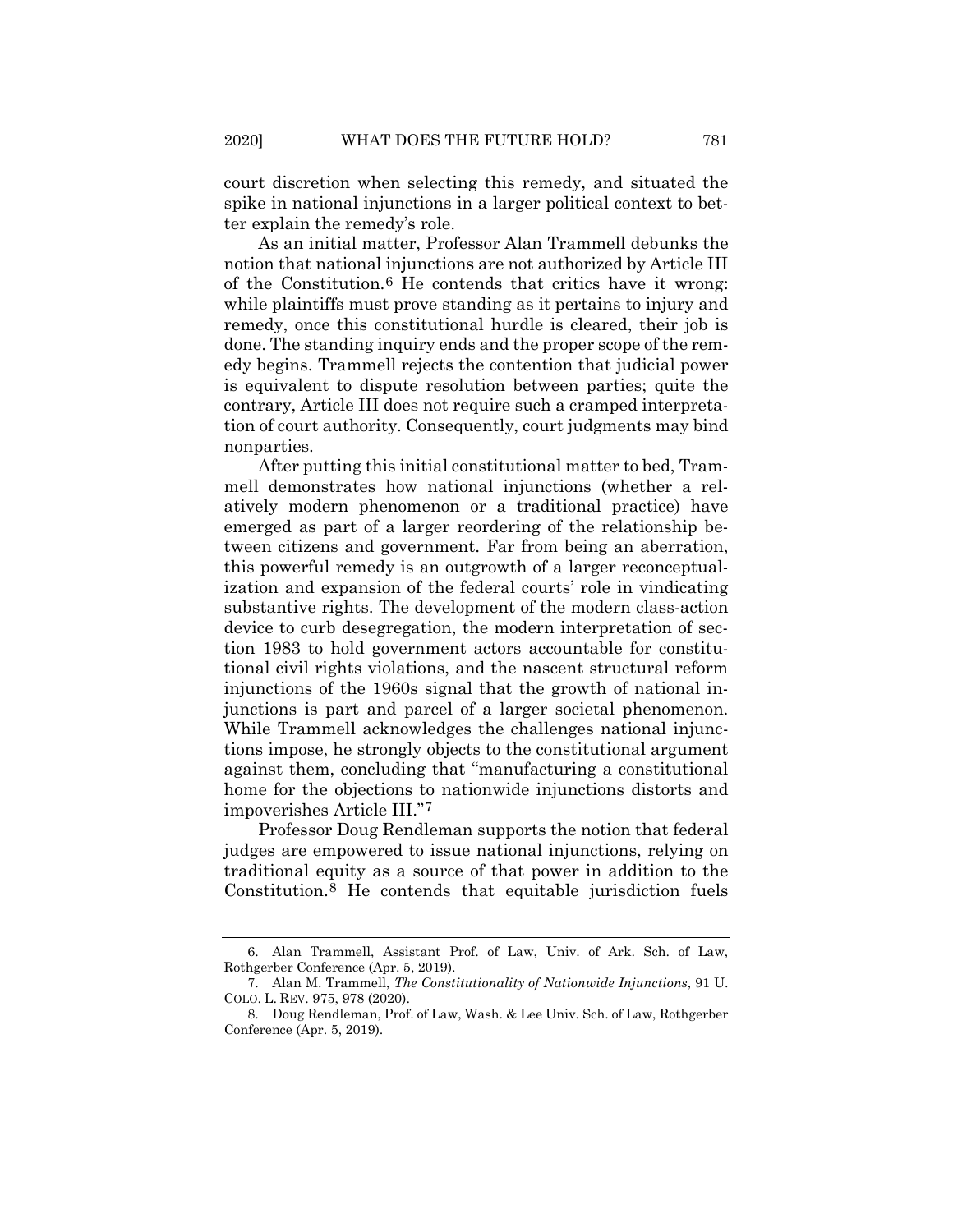court discretion to order relief beyond the parties. Rendleman reminds us that since the seminal *Marbury v. Madison*[,9](#page-3-0) judges have been empowered—if not called—to discern and declare federal laws and executive policies unconstitutional and to grant injunctions that stop their enforcement. This judicial check on abuse of power is particularly important given the current administration's pattern of flouting constitutional norms and rule of law. While recognizing the separation-of-powers function of national injunctions, Rendleman advocates a variety of limiting principles that should guide and constrain the issuance of such extraordinary relief.

With the question of what the court *can* do to provide complete relief, the conversation of our first panel turned to what the court *should* do. Much of the current debate over the propriety of national injunctions has centered around the policy implications of such relief. This is where my scholarship enters the conversation. Weighing the pros and cons of national injunctions, I reject a bright-line prohibition against them—a proposal recently advocated by some academics[10](#page-3-1) and adopted by the Trump Administration.<sup>[11](#page-3-2)</sup> While recognizing the remedy's potential drawbacks—such as incentivizing forum shopping and truncating law development—I conclude that an outright prohibition is too blunt an instrument to address the complexity of the problem. On the other side of the ledger is the judiciary's duty (not just capacity) to do justice. I argue that not only are national injunctions efficient and fair—and that they promote the rule of law—but under some circumstances, they are the only way to prevent irreparable harm to those most vulnerable in our society, especially under the current administration.

Professor Charlton Copeland concluded our first panel by contextualizing the recent bump in national injunctions as a natural response to shifting power in the American political system.[12](#page-3-3) More specifically, Copeland explores the relationship between Congressional partisan paralysis, increased unilateral executive action, and the subsequent surge in national injunctions. Copeland challenges us to move away from a court-centric analysis and to instead recognize the significant role other insti-

<sup>9.</sup> 5 U.S. (1 Cranch) 137 (1803).

<sup>10</sup>*. See, e.g.*, Bray, *supra* note [4.](#page-1-0)

<sup>11</sup>*. See, e.g.*, Sessions Memorandum on Nationwide Injunctions, *supra* not[e 4.](#page-1-0)

<span id="page-3-3"></span><span id="page-3-2"></span><span id="page-3-1"></span><span id="page-3-0"></span><sup>12.</sup> Charlton Copeland, Prof. of Law, Univ. of Miami Sch. of Law, Rothgerber Conference (Apr. 5, 2019).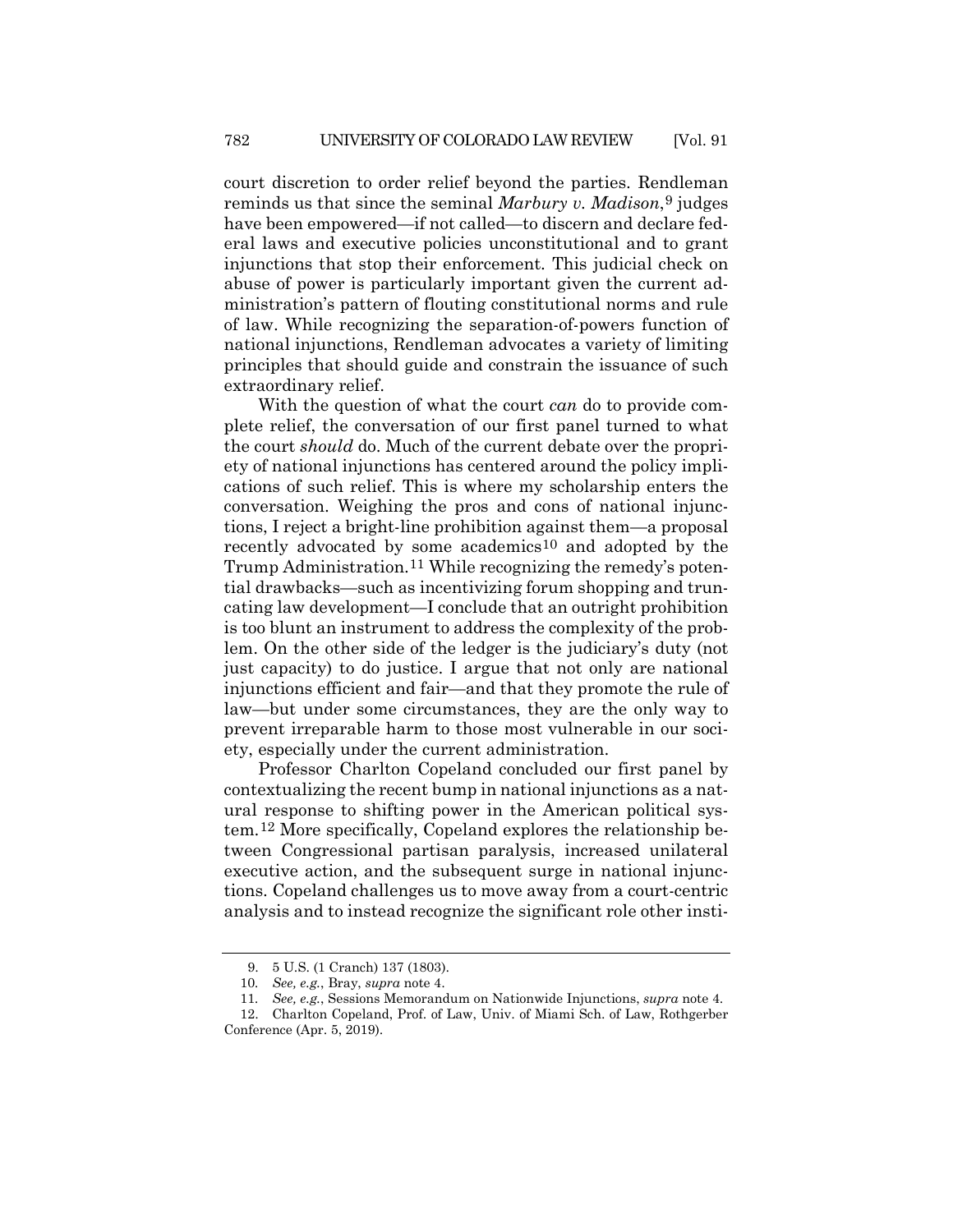tutional actors play in explaining the boost in national injunctions. From this wide-angle lens, Copeland invites us to consider how the national injunction reflects the separation-of-powers balance between the branches of government. From this perch, Copeland concludes that more is going on than judges merely perceiving their roles beyond umpires calling balls and strikes. Greater legislative gridlock and an increasing executive appetite for power may help explain the current struggle.

#### PANEL II: LESSONS FROM VARIOUS MODELS

The second panel explored how various analogs, doctrines, and laws can inform the national injunction debate. Panelists analogized the national injunction to issue preclusion, proposed alternative procedural doctrine for achieving the goals of the national injunction, and examined a federal statute that suggests appropriate constraints on national injunctions.

Similar to my own argument, our first panelist, Professor Zachary D. Clopton, contends that the legitimacy of national injunctions is neither a constitutional nor a historical question but rather a policy one.[13](#page-4-0) Clopton thus turns to either Congress or the Supreme Court as the antidote, asking them to change course in their preferential treatment of the federal government as defendant. Clopton cleverly draws from the doctrine of offensive nonmutual collateral estoppel to respond to procedurebased criticism of the national injunction. He points to *United States v. Mendoza*, in which the Supreme Court exempted the federal government from the doctrine[14—](#page-4-1)which, like national injunctions, allows judgments to benefit nonparties. Clopton concludes that *Mendoza* should be reconsidered and overruled because the policy concerns on which it is based are dubious and in fact weigh in favor of the national injunction.

Like Clopton, the second panelist, Professor Michael T. Morley, looks to alternative doctrine that might help inform the debate over the propriety of national injunctions.[15](#page-4-2) Morley seeks to find other procedural mechanisms that would enable nonparties to benefit from a federal court's rulings without the familiar

<span id="page-4-0"></span><sup>13.</sup> Zachary D. Clopton, Prof. of Law, Northwestern Univ. Pritzker Sch. of Law, Rothgerber Conference (Apr. 5, 2019).

<sup>14.</sup> 464 U.S. 154 (1984).

<span id="page-4-2"></span><span id="page-4-1"></span><sup>15.</sup> Michael T. Morley, Assistant Prof. of Law, Fla. State Univ. Sch. of Law, Rothgerber Conference (Apr. 5, 2019).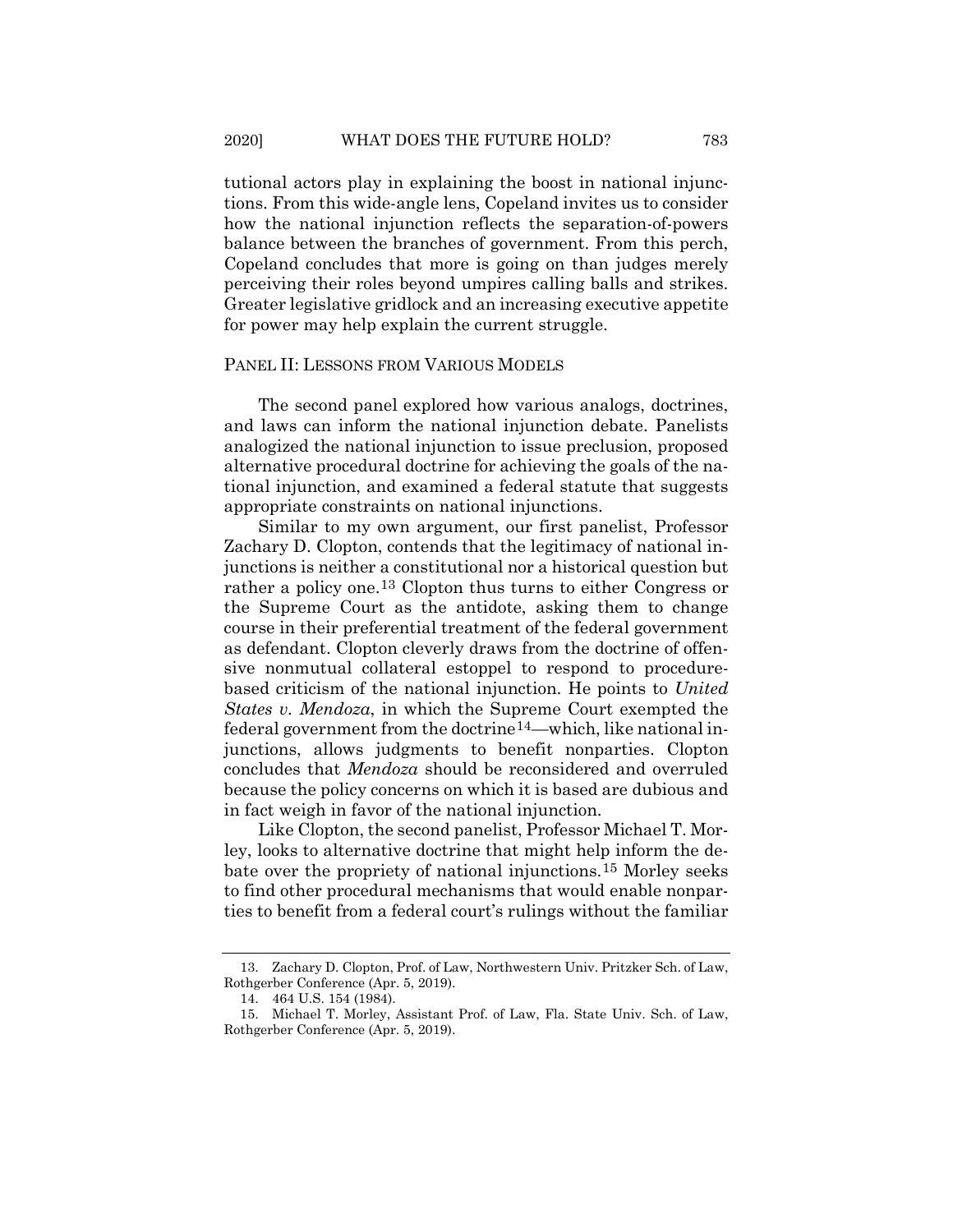attendant baggage. One such mechanism is the Rule 23(b)(2) injunctive class action,[16](#page-5-0) complete with due process protections. Morley rejects the conclusion that this class action device requires indivisibility and offers this aggregation device as a salve to the current national injunction problem. While at first blush the class action seems an ideal solution, Morley ultimately concedes it is a problematic substitute in light of various issues, including difficulty ascertaining the class, lack of notice and optout rights, and standing concerns.

Morley thus suggests a variety of other doctrinal reforms. He lands on giving district- or circuit-wide stare decisis effect to district court rulings as the antidote. In addition to his prescription, Morley offers a helpful nomenclature to more accurately describe what is often termed the "nationwide injunction.["17](#page-5-1) More precisely, he identifies the "nationwide defendant-oriented injunction" as the target of the current debate.[18](#page-5-2)

The third and final panelist, David Hausman, brings the critical perspective of a practitioner to the table as an ACLU Skadden Fellow and attorney in *Trump v. Hawaii*.[19](#page-5-3) Hausman argues that the Immigration and Nationality Act (INA) illustrates two important concepts relevant to the debate over the propriety of national injunctions: (1) the district courts' power to order national injunctions and (2) potential ameliorative mechanisms for national injunction orders.

A word first about the statute itself. One provision prevents systemic challenges to expedited removal—the process by which individuals who have recently arrived in the United States are deported on a fast track—from proceeding as class actions[.20](#page-5-4) This statutory provision, instead, permits an individual to seek nationwide relief.[21](#page-5-5) The statute requires that such non-class systemic challenges be brought in the federal district court for the District of Columbia within sixty days of a policy change.[22](#page-5-6)

<sup>16.</sup> FED. R. CIV. P. 23(b)(2).

<span id="page-5-1"></span><span id="page-5-0"></span><sup>17.</sup> Michael T. Morley, *Disaggregating Nationwide Injunctions*, 71 ALA. L. REV. 1, 28 (2019).

<sup>18</sup>*. Id.* at 10, 28.

<span id="page-5-6"></span><span id="page-5-5"></span><span id="page-5-4"></span><span id="page-5-3"></span><span id="page-5-2"></span><sup>19.</sup> David Hausman, Skadden Fellow, ACLU Immigrants Rights Project, Rothgerber Conference (Apr. 5, 2019); *see also* Trump v. Hawaii, 138 S. Ct. 2392 (2018).

<sup>20</sup>*. See* 8 U.S.C. § 1252(e)(1)(B), (e)(3) (2018).

<sup>21</sup>*. See id.* § 1252(e)(3).

<sup>22</sup>*. See id.*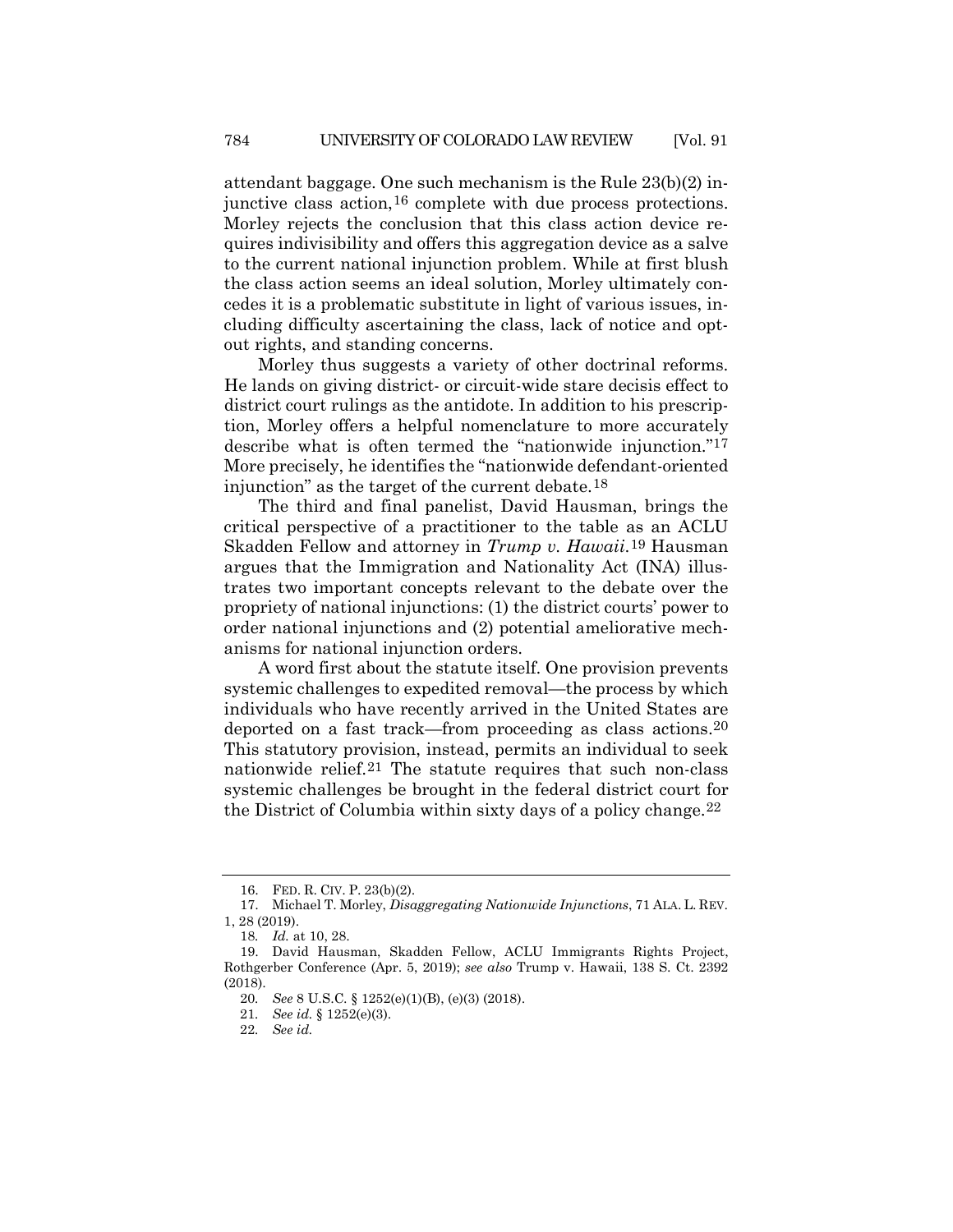While Hausman does not offer the INA as a blueprint for national injunctions, he does rely on the statute to highlight two salient ideas: (1) Congress has unflinchingly recognized that district court judges have the power to issue a national injunction under certain circumstances as an alternative to class actions, and (2) a national injunction ban is unnecessary where safeguards are put in place. More specifically, the INA's forum selection claus[e23](#page-6-0) eliminates the problems of forum shopping and inconsistent rulings—two of the biggest criticisms of national injunctions today. Hausman reminds us of the importance of creativity when devising solutions to the challenges posed by the national injunction.

#### PANEL III: OTHER CONCEPTIONS OF NATIONAL INJUNCTIONS

The third and final panel of the symposium took us from the bird's-eye view to a wide-angle lens, calling into question various conceptions of the national injunction. The panelists challenged the accuracy of the prevailing historical narrative of national injunctions; questioned the nomenclature used to describe the debate over national injunctions; interrogated federal-government-defendant exceptionalism as a justification for the opposition to national injunctions; and warned progressives of relying on the national injunction for making meaningful change.

Our first panelist, Professor Mila Sohoni, interrupts the common narrative that national injunctions came on the scene in the 1960s and thus are of relatively recent vintage.[24](#page-6-1) Critics of the national injunction point to a long history of Article III and traditional equity that does not seem to include this novel remedy. Sohoni, however, calls into question this familiar narrative, identifying such injunctions as to state laws that date back more than a century.[25](#page-6-2) And for injunctions as to federal law, they too date back as far back as 1939,[26](#page-6-3) seven years prior to the enactment of the Administrative Procedure Act. Sohoni resurrects the lost history of the national injunction and offers

<sup>23</sup>*. See id.*

<span id="page-6-1"></span><span id="page-6-0"></span><sup>24.</sup> Mila Sohoni, Prof. of Law, Univ. of San Diego Sch. of Law, Rothgerber Conference (Apr. 5, 2019).

<span id="page-6-3"></span><span id="page-6-2"></span><sup>25.</sup> Sohoni, *supra* note [4,](#page-1-0) at 921–22; *see id.*, at 982–93 (describing seven state cases from 1916 to 1934).

<sup>26</sup>*. Id.* at 925 (citing Lukens Steel Co. v. Perkins, 107 F.2d 627 (D.C. Cir. 1939)).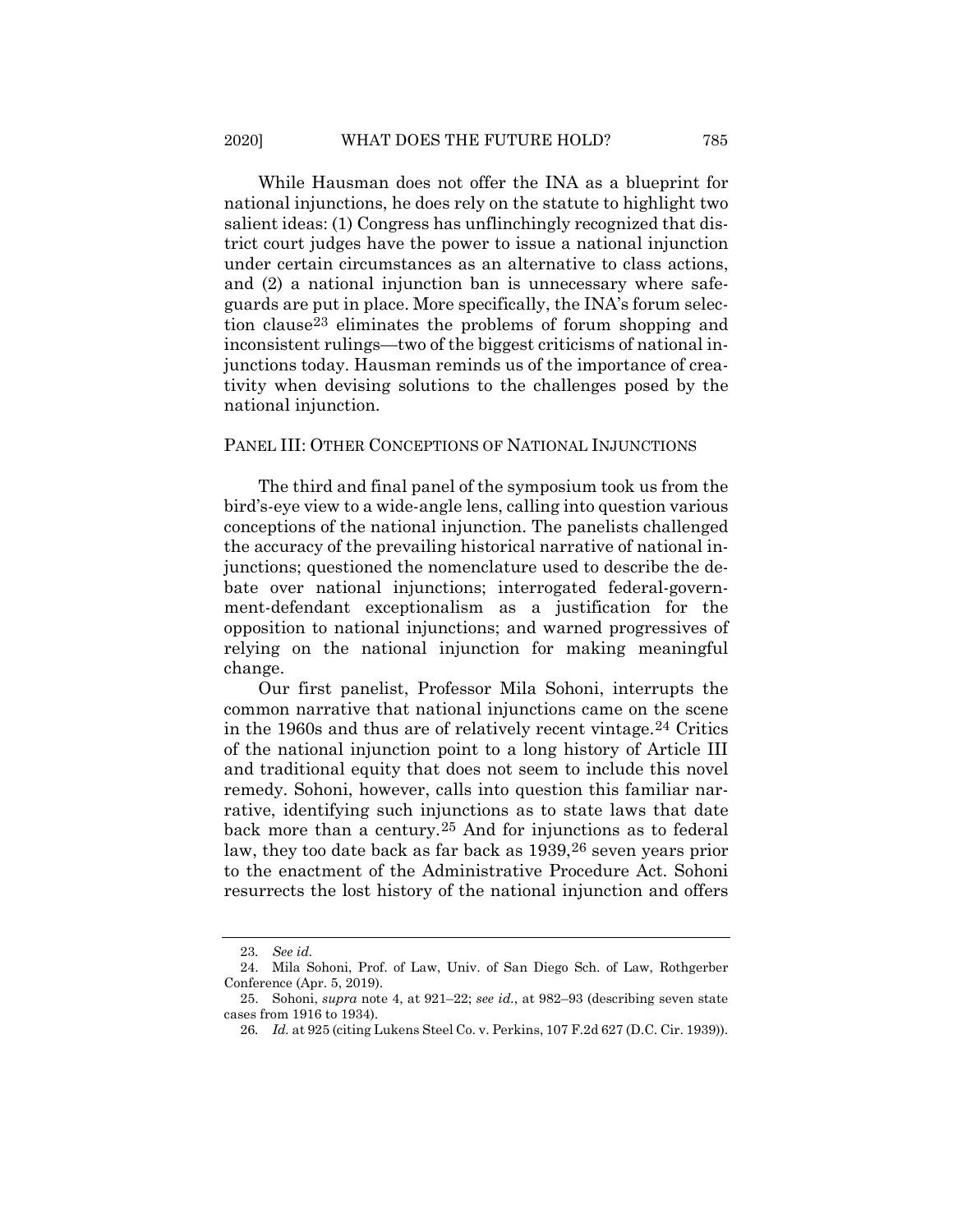an important counter-narrative to the remedy's short pedigree and exceptionalism. Her revelations deftly undermine critics' contentions that the federal courts lack the power to issue such broad relief today. Her work attempts to set the historical record straight.

Our next panelist, Professor Howard Wasserman, challenges us to break from the common terminology used to describe the remedy at the heart of public debate.[27](#page-7-0) He notes that the real problem is the scope of non-class-action injunctions' enforcement vis-à-vis nonparties, not their territorial scope. Wasserman contends that the conflation of "who" and "where" leads to confusion about what is at the heart of the current controversy. He, like others, instead embraces the term "universal" over "national" or "nationwide" to describe the injunction that is at issue. After this initial brush-clearing, Wasserman offers another distinction that is important to the analysis: the difference between a judgment and an opinion—the former which applies to the parties in a case and the latter which provides the underlying rationale for future actions and eventually forms the basis for precedent. Finally, Wasserman explores whether universal declaratory judgments rather than injunctions solve the current controversy, and he concludes that the former should be as particularized as the latter. He argues that executive discretion and institutional incentives, not judicial supremacy, play key roles in the cessation of the enforcement of laws deemed unconstitutional.

Like Wasserman, our third panelist, Professor Portia Pedro, decries the debate over the misnomered "nationwide injunction," but for different reasons.[28](#page-7-1) Her opposition comes from the failure of commentators to include in the term their exclusion of private defendants. The debate, as commonly framed, focuses solely on injunctions that run against the federal government. This omission suggests the propriety of treating the federal government differently as a defendant. She asks why such government-defendant exceptionalism should exist. With the debate reframed as such, Pedro warns of the danger of federal courts not being able to check the power of their executive and legislative sister branches.

<span id="page-7-0"></span><sup>27.</sup> Howard Wasserman, Assoc. Dean for Research & Faculty Dev., Prof. of Law, Fla. Int'l Univ. Coll. of Law, Rothgerber Conference (April 5, 2019).

<span id="page-7-1"></span><sup>28.</sup> Portia Pedro, Assoc. Prof. of Law, Bos. Univ. Sch. of Law, Rothgerber Conference (April 5, 1019).